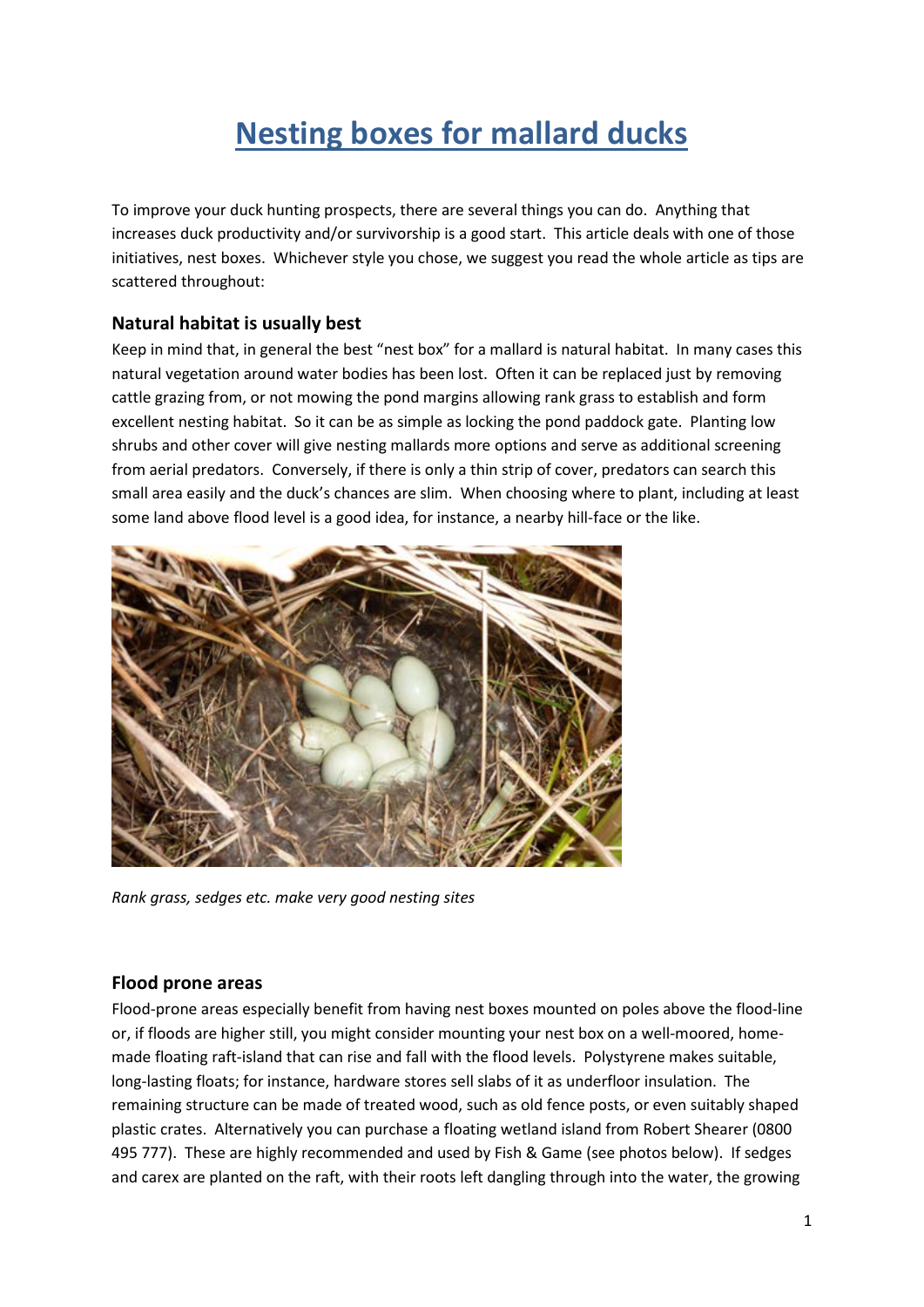cover ensures the nest box is screened. Also, seeds from these plants help feed the ducks. The more natural it all looks, the better. Keep in mind that ducks will sometimes take their brood back to the nest box for their first night after hatching if it is mounted at water level. So make sure that there is some sort of climbing aid, such as 25mm square wire mesh nailed to the island's edge, or weaker ducklings may simply fail to get back to the nest and perish.



*Nesting Islands based on the NZ made floating wetlands available for purchase from Robert Shearer*

# **Maimais as breeding structures**

Mallards and even grey duck have responded well to nest boxes attached to maimai exterior walls or to maimai roofs in river sites that flood at ground level. Grey teal often nest in dark corners of maimais such as under low seats and we've seen mallard ducks nest against maimai walls in the shrubbery. Make sure that, if a breeding duck can somehow get inside a maimai to lay eggs, that her newly hatched ducklings can also walk out, (i.e. at floor level).

# **Mallard ducklings do not climb**

Grey teal chicks can climb out of nest boxes that have some wire mesh inside and below the entrance to act as a ladder. However mallard ducklings are not as adept at climbing vertically and can die trapped inside. So unlike grey teal nest boxes, mallard nest boxes need to be horizontal. You can exclude mallards from grey teal boxes by having a 95mm diameter entrance, but a mallard box should always have an entrance at least 150mm diameter. An entrance that is too tight can break the egg inside the female ducks body when she comes to lay it.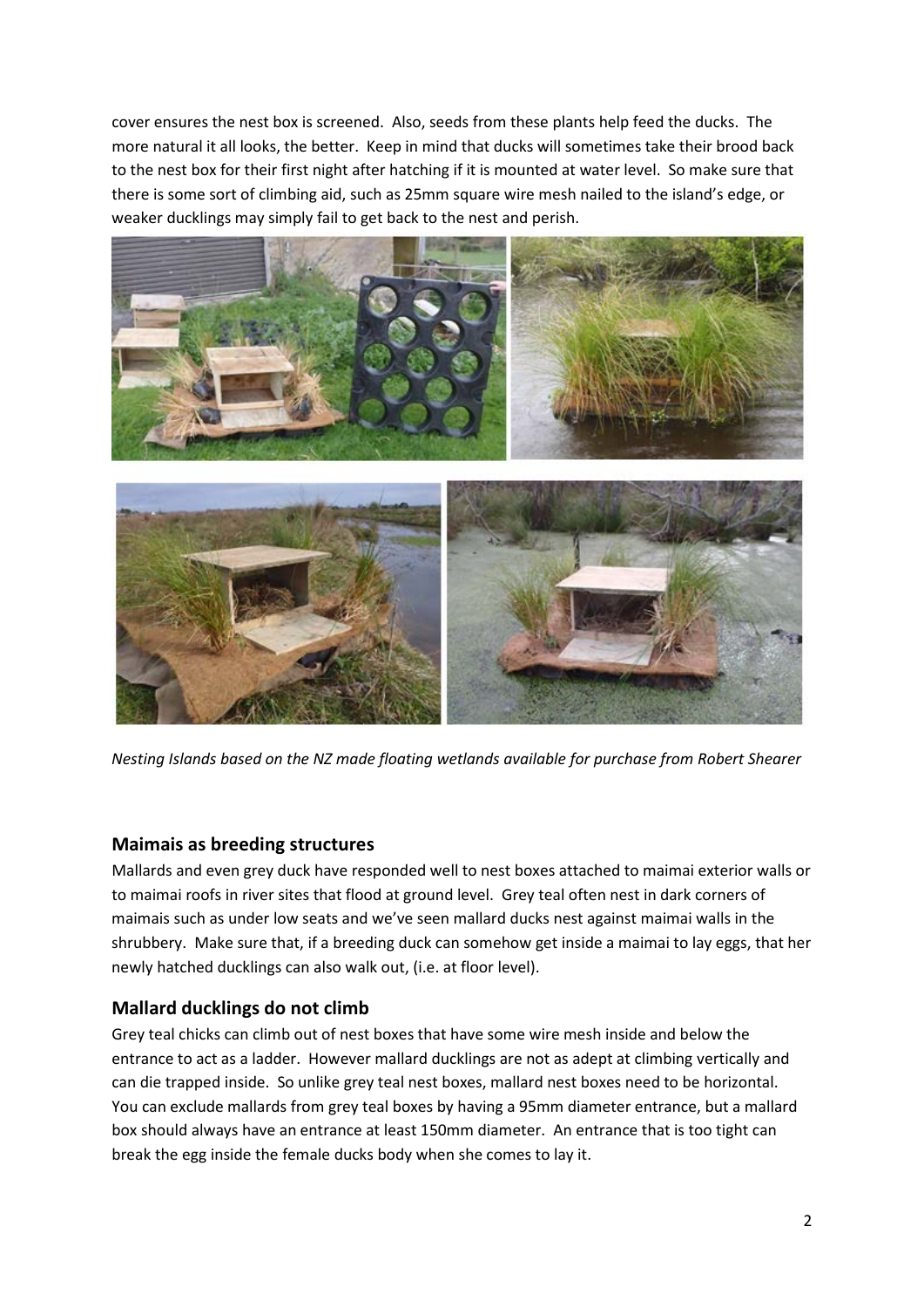If you can, it's also a good idea to set Fenn or DoC traps to control vermin in the general area through the spring nesting/breeding months. Pukeko can also kill young ducklings, one after the other, so it pays to thin them out hard if you want more mallards.

## **Nesting material**

Ducks do not carry nesting material like many other birds. You must provide it for them fresh every year. Hay or rank grass is OK at a pinch but if it gets wet and mouldy, (which it probably will), it will create a problem called Aspergillosis, where fungi spores can kill young ducklings. Much better is wood-wool which can often be scrounged from places that use it as packing, for instance, for crockery and china. These long, thin wood shavings look like spaghetti and you may have seen them used in gift baskets. You can buy it wholesale in 5kg or 10kg boxes from NZ Woodtex, Herschel Street, Ngaruawahia – the only place in the North Island that makes it. In the South Island, contact Woodwool Specialists Ltd in Kaiapoi. Beware that some retailers can mark this product up very substantially. We have tried many alternatives; pine needles, sawdust, barley straw and short wood shavings, but they all have disadvantages. Once you use wood-wool, you'll never want to use anything else as the ducks love it!

Old nest material has to be removed and replaced with new after each breeding season, for instance, around March/April. This removes any insect nest parasites, old rotten eggs, rotting nest material, etc.

# **Nest cylinders, "Hen Houses"**

These have been used with success overseas but in New Zealand our mallards seem to mostly ignore them. Grey teal will readily use them, but there are better alternatives for this species. These nesting cylinders are made from rolled up wire mesh with reeds, straw, etc., rolled inside the cylinder walls. Every year or two they need to be unwound and repacked, so use some long-lasting vegetative material such as teatree or flax and then add wood-wool for the nest itself. The cylinder, which is open both ends, needs to be mounted on a base attached to a pole of some kind that is driven into the wetland. In our experience, most people don't persist with this design due to poor results. However, we'd love to hear from anyone who has found otherwise.

# **Wooden and plywood NZ Wildlife Service design mallard nest boxes**

This is the easiest of the proven designs for the home handyman to make. What we would suggest though is; if it's worth doing, it's worth doing right. Sometimes F&G staff see half-hearted attempts at making some sort of nest structure and the lack of results are usually proportionate. Well-built next boxes will last for years, so taking a small amount of extra time to get it right will have longlasting benefits.

Rough-sawn, H4 treated wood not only looks more natural, it's also cheaper than dressed timber. The NZ Wildlife Service long ago concluded the ideal wooden mallard nest box with sloping roof should be:

Box dimensions:

Height of side wall at front 300mm Height of side wall at back 260-280mm Box depth 460mm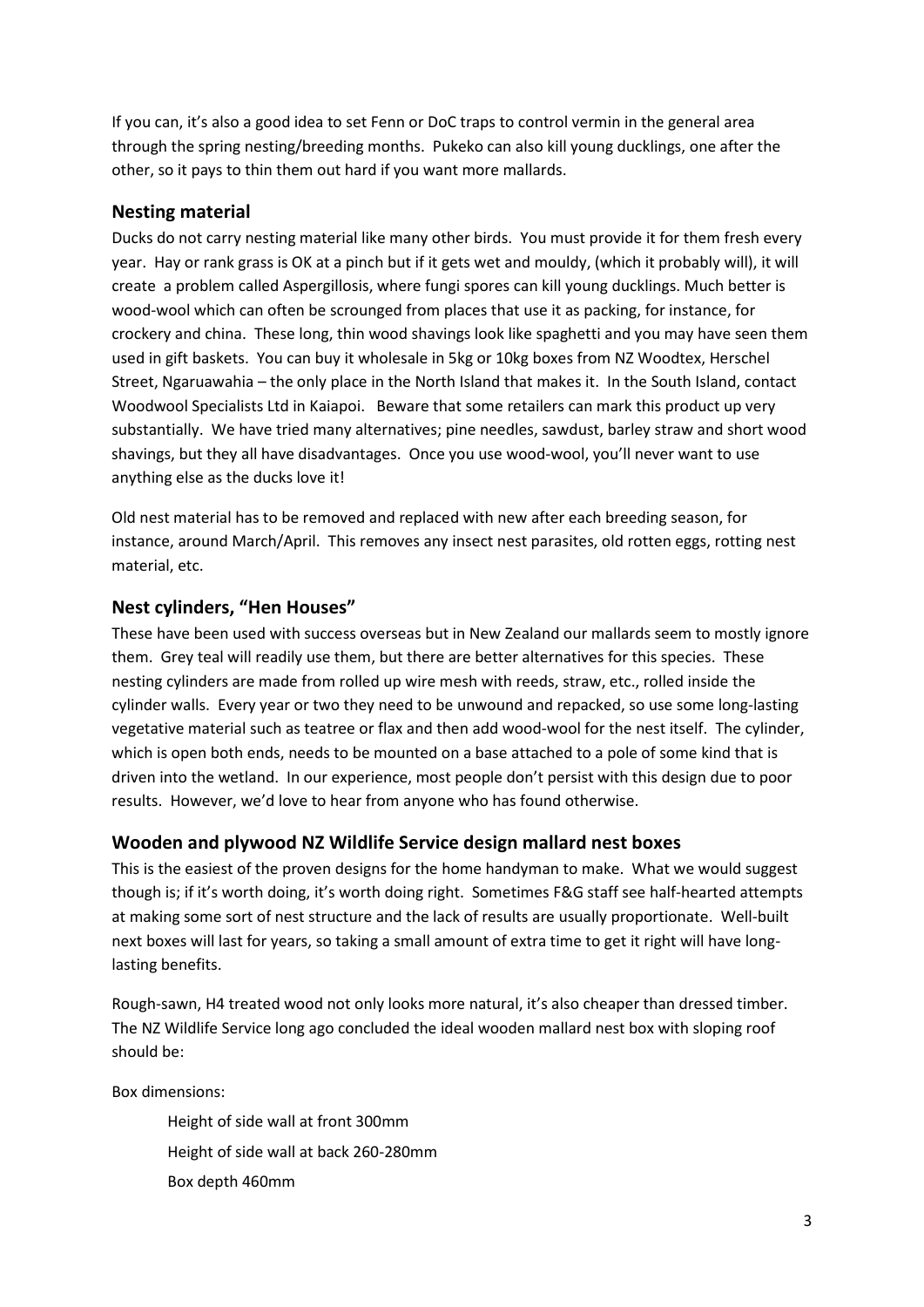Box width 300mm Roof 560x350mm Front opening 150mm round or square. Rear escape opening, 130-150mm high. Landing platform 250mm+ long x 300 wide.

A slight gap between upper and lower side-boards allows the nesting duck to see approaching danger. It should only be 1-2mm at most. 20mm treated, rough sawn timber is ideal. The roof should be plywood. The whole box can be made in treated plywood, if you prefer.

This box should be attached to a wooden bracket screwed to an H4 treated - 100x75mm support pole over water, (see photos) - or use two slightly smaller poles just like a letterbox - or fix it to a floating raft. An effort should be made to exclude rats, who'll also adopt this as their home if allowed. You can poison them from nearby and/or use some form of predator guard that helps prevent rats climbing the mounting pole/s. A sheet of metal that skirts right around the pole is ideal. It should be non-rusting and not too shiny, (i.e. painted matt green). The best material for the job found to date is the thin, flexible aluminium plates used by some smaller commercial printers to make posters. These are sometimes known as "goss plates" and sometimes not! But if you ask for these, you'll probably be on the right track to getting what you need. Wrap them around tight and nail them on with small, flat-headed galvanized nails. Also trim well back any overhanging willow branches that might allow possums or rats to gain entry down to the nest box. Remember that, supporting a predators' weight, these branches will bend lower.

All nest boxes should have 4 good sized drain holes in the floor so that, in the event of driving rain entering the entrance, the water will not pool inside the box and spoil the eggs. Also be very careful to avoid anything that projects from the box floor like screw or nail heads as these can damage eggs when the sitting duck turns them over and rearranges them ever day they're incubated. Treated wood is the best material for boxes, but if you should instead use creosote or Metal-X, make sure it's well dried out so any smell has worn off. A flat green, water-based paint such as Taubmans Timberproof mid-Bristol-green is the ideal colour to make it look like part of the wetland and help improve uptake besides. A few small poultry staples, one in each corner, will allow you to attach lock-wire to hang teatree against the sides – again to make it look more natural and hopefully improve use rates.



*Wooden NZ Wildlife Service design nest box, (roof removed)*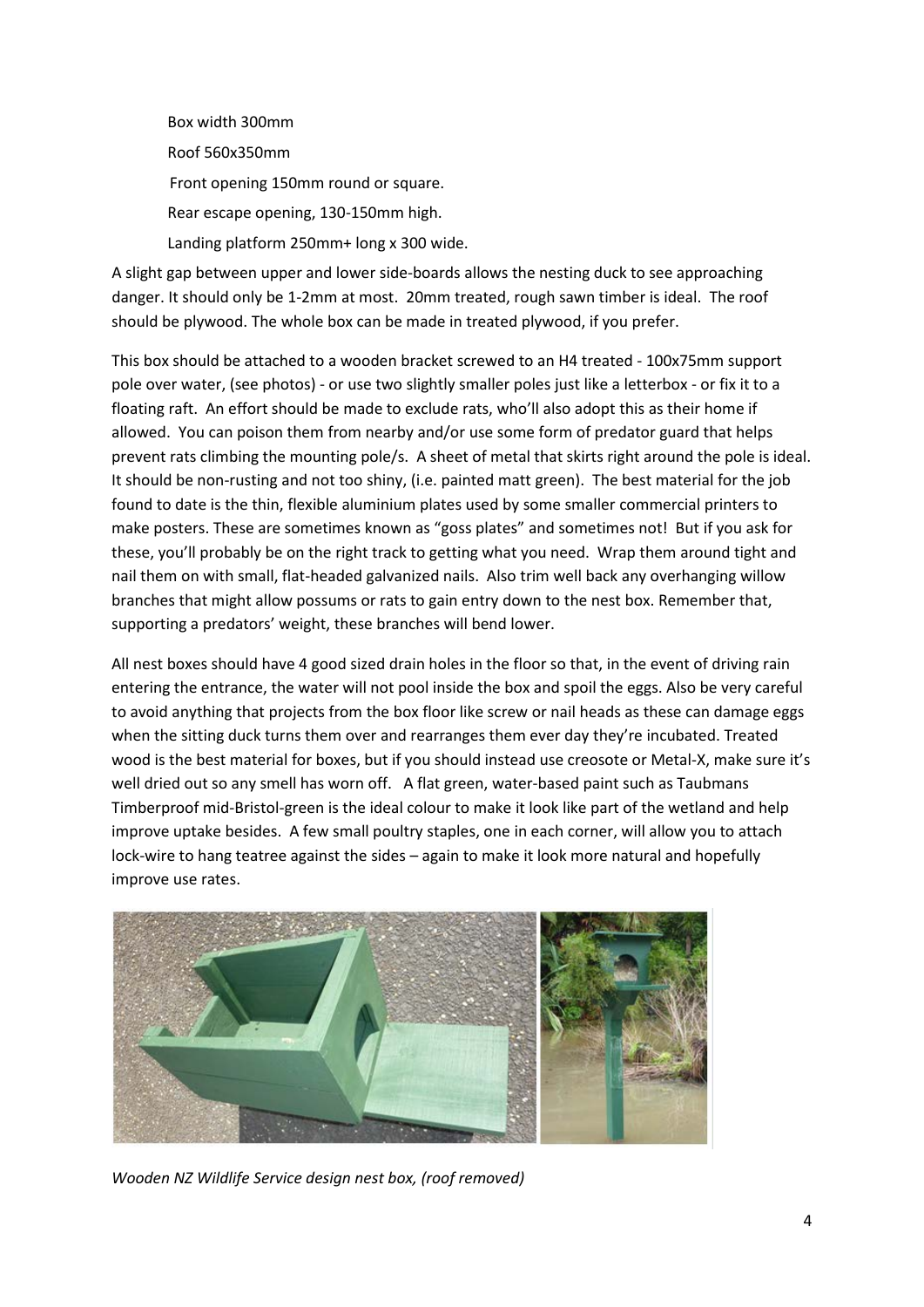## **Wicker nest baskets**

In Holland, these have been used for centuries with hundreds being put on individual lakes by sportsman's groups to encourage ducks to nest. They are very successful with 2,000 ducklings coming out of them on one lake alone, (averaging 5 fledged per basket). The baskets chief advantage is that the sitting hen-bird can see danger approaching through the woven design. These baskets are made from basket or osier willows and have to be taken down each year, dried out and coated with preservative\* ready for the following spring. Used correctly, they're mounted on 3 stakes, (using lock-wire, for instance), above the flood line. European Ebay is the place to shop for them if you don't mind the cost – about NZ\$60 plus freight to NZ. Look up either Entenbrutkorb (German) or Eenden Broedkorf (Dutch). It'll certainly help ensure delivery if you have friends or family in Europe who can buy them for you and forward them on. They can also be found for sale sometimes in England as gamekeeping supplies. They're pricey obviously, but they make a great talking point on a feature lake. Designs vary, but the important thing is that the neck of the basket should be about 150mm in size. Bean-poles pushed into the wetland make good stakes and use lock-wire to make sure they stay put. Remember that ducks also need nesting material provided in the form of wood wool.

\*The best preservative for any sort of cane-type product is 1 part gum turpentine, (do not use mineral turps), to 1 part boiled or artist's linseed oil, then add another 10% by volume of tung oil. Shake well, paint or spray on until well soaked and then thoroughly dry in the sun. Diluted green Metal-X has also been used on cane baskets but it takes quite some time for the smell to abate.



*Dutch nest basket, the first to be made in NZ.*

## **European Louvered nest boxes**

Inspired by the wicker basket design, this wooden version uses wooden slats around the box – again to allow the nesting bird to see danger approaching. You may find it has greater acceptance in early years with some teatree lashed to it as you would a maimai. Lock-wire (1.25mm dia. or smaller),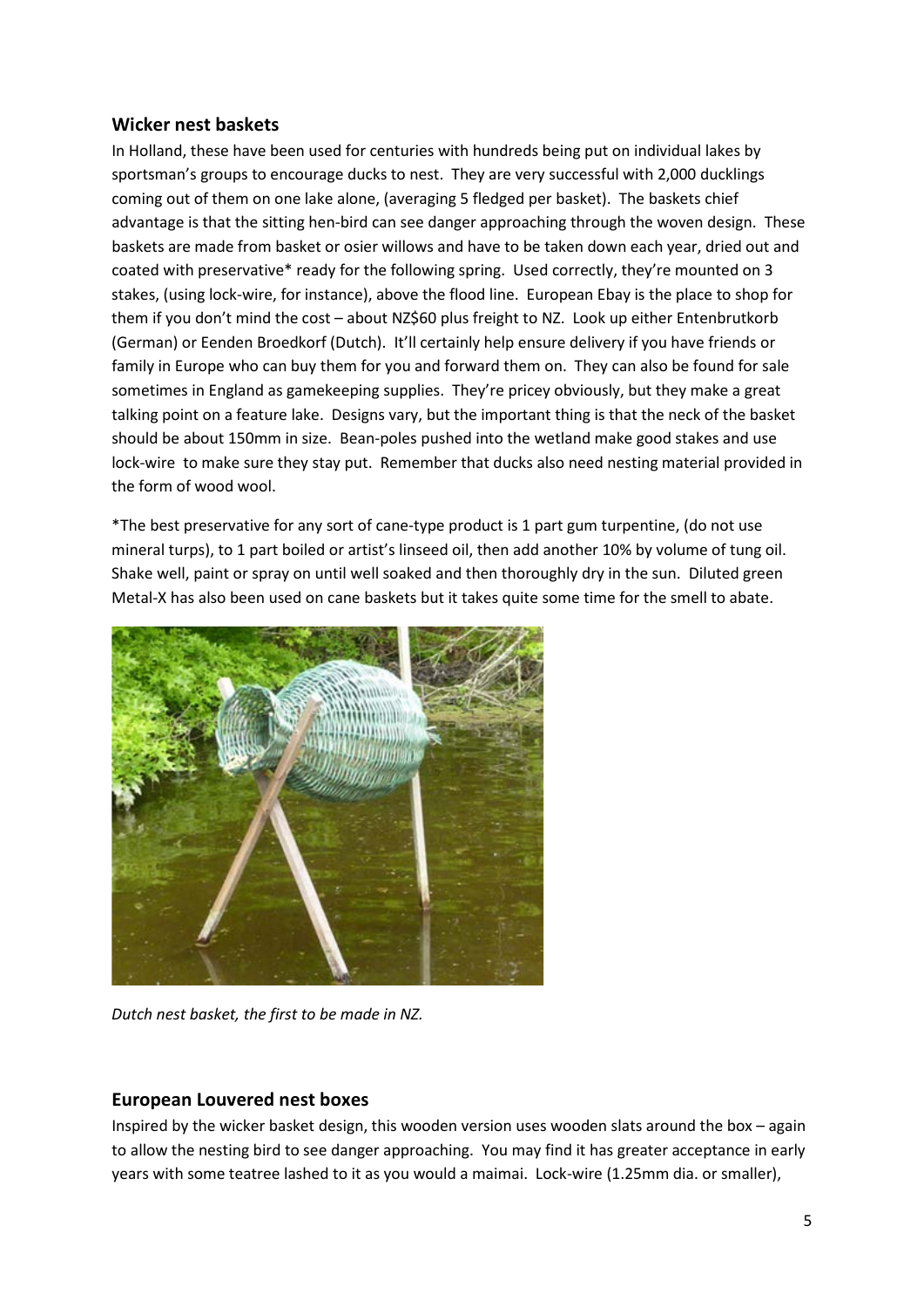that is sold by hardware stores is ideal for tying it on. Have a look at how commercial "Brushstix" is bound by 2 thin wires that run either side, front and rear of some brush material, which are then crossed over to take the next piece of brush and so on. Do this both ends of the small branches and tie the wire to the box by having a small poultry staple nailed in each corner.

Once a generation or two of ducks have used nest boxes, the young birds will have imprinted on them and will seek them out when it's their turn to breed. So a little bit of effort, (i.e. the teatree), can be needed to get the nest-box habit started. Be careful about shooting a pond too hard or you may burn out all the imprinted ducks. A simple way to avoid this is to shoot drakes only. It's the hen-mallard that selects the breeding site, the male just goes where he's told, (sound familiar guys?)

The 20mm square slats around the sides are not normally sold treated. Dipping them in green Metal-X or similar wood preservative will ensure they don't rot prematurely. A mitre-saw will help cut the ends evenly so everything mates up neatly. Pre-drill and screw home the slats. Don't forget 4 good sized drainage holes in the base.

To install these boxes, it's suggested you use a 100x75mm H4 treated pole driven into the pond base using a wooden mallet or a 'pole donger' steel cylinder. The pole needs to be in far enough and the attaching mounting bracket made sturdy enough that the nest box is steady when birds land on it. Hex-head screws are easier to secure everything with onsite than nails. The photos supplied show a successful bracket design.



*European Louvered nest boxes* 

#### **Willow tee-pees**

When a willow trunk is chopped off square a couple of meters from the ground, (called pollarding), and new branches then sprout out of it, these can be folded over and tied together to make a sort of tee-pee. Bung some wood-wool in the middle, add some form of predator guard on the bole of the tree and you have a fairly natural and cheap nest structure.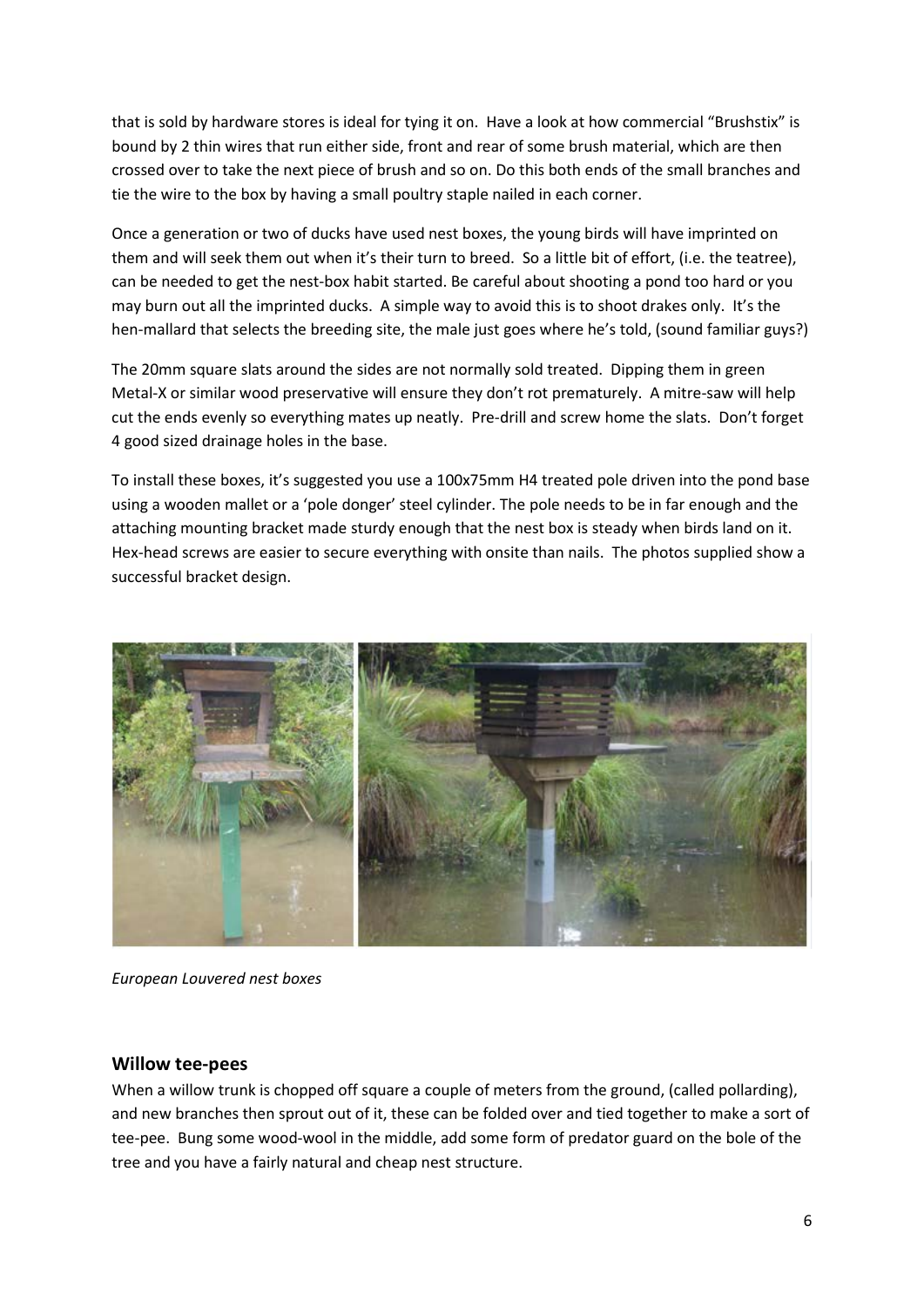## **Natural nest sites**

Crotches in tree branches and even holes in larger willow trunks can be popular nest sites for mallards, so don't be too quick to cut older willows down without doing an inspection first. The native flax-like plants, (epiphytes), that grow in trees like puriri and on stumps also provide nesting cavities in their roots. Possums compete for these natural nest sites so be sure to keep them under control so the site is vacant for ducks in spring.

# **Plastic drum nest boxes**

Not as picturesque as the Dutch nest baskets, but the black interior seems to make them popular with ducks. Avoid drums that have held anything toxic. In fact, if ducks smell anything strong or unusual when they first inspect it, they'll probably reject it. The best for the job are 20-litre detergent drums used by trucking firms to wash down their vehicles and by famers for washing down cowshed-yards. Drill a 150mm hole about 100mm from the base. Fill the drum with plenty of damp sand for added weight to stop it blowing away. Add some wood-wool and put it somewhere above flood levels – a maimai roof is ideal. If it's on a sloping roof, make sure the entrance is on the high side, so the bird nests at the back away from the preying eyes of predators. Make sure it has drainage holes so it doesn't fill up with rain water. Sand will fall out of these drainage holes so improvise something porous to keep the sand in and let the water out – perhaps a bit of sacking.

Plastic heats up in the sun and black plastic worst of all. Temperatures exceeding 41.5 degrees Celsius are lethal for duck eggs and above 47 degrees Celsius for the incubating duck. So you'll need to provide plenty of shading for the drum in the form of branches, such as macrocarpa, teatree, Brushstix, etc. The good news is this screening cover increases usage. Grey ducks seem to use these drums as well as mallards.



*Plastic drum nest boxes*

# **Mounting poles**

As mentioned, an H4 treated pole, 100x75mm will service most nest structures, if a sturdy platform is screwed to it to support the box itself. A 2.6-3.0m long post will cover most scenarios where someone in waders is driving the post in. Scaffolding pipe also makes a good pole. For grey teal nest boxes a fence batten was turned down round on one end in a lathe to be a tight fit and driven into the end of the pipe. The box was then screwed (using a hex-head screw at the top and lock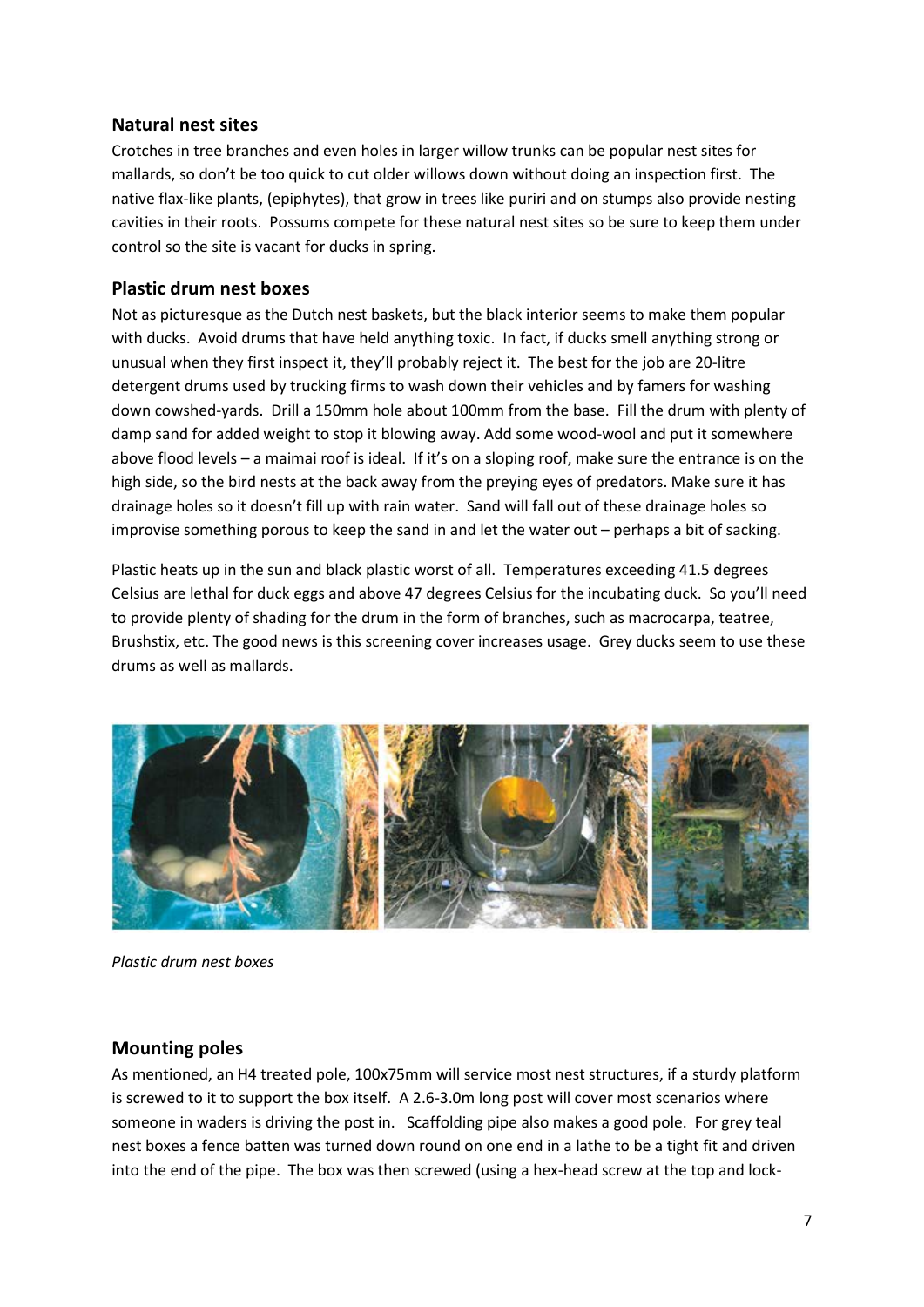wire at the base), to the batten. To attach mallard boxes to these same battens, F&G use coachbolts and bolt these to one side by pre-drilling the batten to accept the 2 bolts. Use large galvanized washers to protect the pole wood from the tightened nut. Poles can then also optionally be smeared in lithium grease to deter rats. Fence-posts can also be used as poles but they may need to have a flat face cut to ensure the box attached doesn't wobble. What is not recommended is nailing nest boxes to trees. This only encourages possums, rats, etc.

## **How will they get down?**

Ducklings can jump quite incredible distances so don't worry about how they're going to get down. They will. Why not set up a game camera and find out how? Make sure their path to the ground is unobstructed though. The nest box should be on a pole over water and not over reeds, weeds or land.

## **Did they use my nest box?**

It's a good idea to keep well clear of active nests. If a bird is disturbed, especially at the early nesting stage, she might well desert – especially so if your Labrador finds her first and gives her a fright. Keep him on a lead. Toward the end of their incubating period, ducks do become a lot calmer but we still recommend you do any inspections from a distance with field glasses. Good binoculars will see inside the shadows and you may see the duck's head showing inside the nest structure, confirming she's in residence. They'll lay one egg a day, perhaps 10-12 of them and then incubate them, (heat them up with her own body heat), for about 25 days from the time of the last egg laid. When the eggs hatch after this, she'll keep them a little while longer under her to dry them off and for late hatching ducklings to catch up so the brood is complete.

When you come to replace the wood-wool the following year, (we suggest around March / April, when all nesting should be finished), we hope you'll see last years old wood-wool woven into a nest shape with small duck feathers/down interlaced. This means that one or more birds have incubated eggs in that box. When you remove/renew the wood-wool, dozens of fine egg chips falling through it also mean a clutch has hatched. There may be one or two unhatched eggs left behind. That's not unusual and they need to be thrown out to prevent these from going rotten. If they do, and another hen in future lays her new clutch with them, they can explode when she starts to incubate these eggs with her own. These old 'bangers' can cause her to desert or contaminate her eggs if she stays.

If there are old eggs or just squashed shells pushed well down into the nest and another nest made on top, there may have been 2 clutches by 2 birds. If there's a full clutch of whole eggs in the nest, and it's March/April, she may have deserted for some reason, such as disturbance by a predator. If you put one of the eggs to your eyelid, this is the gamekeeper's trick to test for; is it warm? (eyelids are very temperature sensitive). If it is, it's still being incubated. Put it back and leave them in peace to hatch. Good eggs sink and old eggs float or nearly so, but this test should only be done with tepid, (just warm), water – bring along a thermos of it and a small but deep-ish container to float them in. If the egg is leaving tiny ripples, for goodness sake, put it back before it hatches! An egg with a few small chips or even just a small creak at one end may be in the process of hatching. Don't put this in water as the (hopefully still warm and alive), duckling is pecking its way out with its special "egg-tooth". If this creaked/chipped egg is quite cold and abandoned, it may not have succeeded.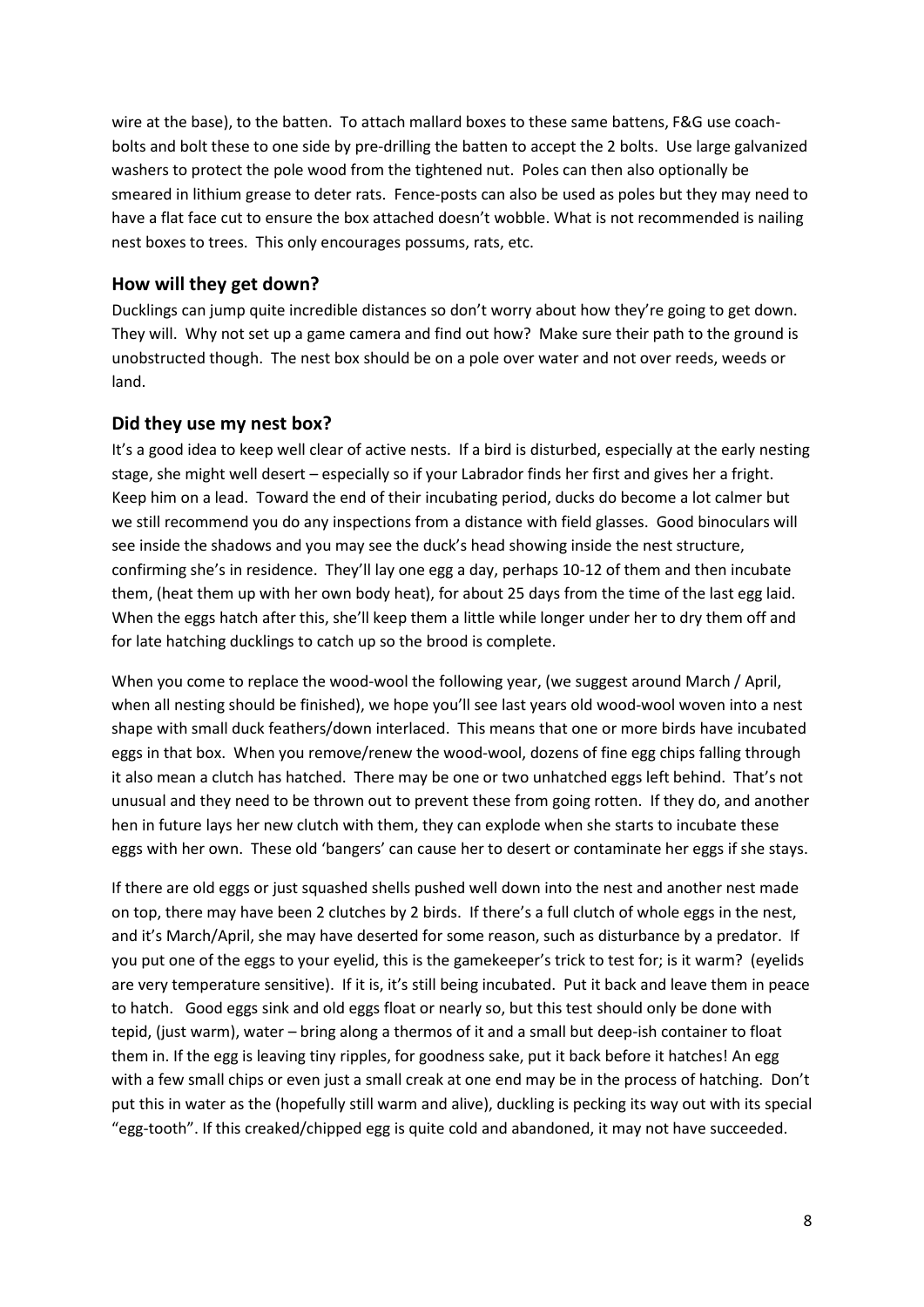If you think the clutch is obviously cold, try smelling it. If the eggs smell quite bad, they're unlikely to hatch. Try the floating test and if they stand fully upright or float, get rid of them. A good egg will smell fresh for months but one that died at any stage in incubation, for instance, if they were abandoned, will soon smell off. Off eggs start to rot so be careful handling any potential bangers as they're brittle and can easily explode if you're rough with them. You'll soon know which way the wind is blowing it they do!

If the eggs you find are just shells and broken open, it may either mean they've hatched or been predated. If the thin white membrane inside the eggshell has come away from the inner part of the shell, the ducklings have hatched. However if the membrane is firmly attached and there's perhaps some blood and/or yellow egg contents, those eggs were probably eaten.

If rats are living in the box the nest will smell "ratty" and will be puffed up with a noticeable entrance in one corner. Remove contents with care! Rats will dive as soon as they hit the water and will only surface near the edge. Have a shotgun or even a terrier waiting for them there. Boxes can also have starling or myna bird rubbish in them. Clear it all out and start with fresh wood-wool.

With all this detective work, you should by now have a shrewd idea of what happened.

# **Can I take eggs out of a box and hatch them?**

You certainly could, but you must have a DoC permit first. In general, it's best to leave the duck with her own eggs to hatch as the ducklings will get the full value of having a wild mother to teach them how to survive in the wild. An incubation lamp just can't teach them those skills. Broody bantams can hatch and raise ducklings in a pen, but the best surrogate if there's a pond available is a broody female Muscovy duck.

# **Concluding remarks**

Mallard ducks don't always take to nesting boxes, especially if there's lots of natural nesting cover. But once they do, their usage rate can quickly improve – if you continue to service the boxes with new nesting material each year. It's certainly rewarding to see that your efforts have resulted in a successful nest. If success initially seems elusive, have a look at duck/duckling eye-level at your pond. Are there gently sloping margins leading to cleared areas where ducklings can get out to rest, (adult ducks rest up to 6 hours a day)? You could also stake bigger branches at water level that they can climb out onto safety to roost. Is there plenty of overhead cover from hawks, such as flax plants whose drooping leaves overhang the margins? On larger ponds, (100m long+), a weeping willow or two can provide excellent hawk screening cover for ducklings, but please don't plant other willow species as these can soon become a menace.

Sunlight is important for birds to dry off and warm up after heavy rain, for instance. This is particularly important in cold, wet weeks when ducklings are in their downy stages and can chill and die. To ensure that the shade from larger trees falls away from the water, consider cutting down at least some of those trees that would otherwise make the pond cold and dark. A pond that is completely overgrown at ground level will also benefit from some clearing around the edges. The extra sunlight let in will stimulate insect life which the ducklings depend on. Some people ask us what sorts of fish they can also release into their ponds. These compete directly with ducklings for food so we strongly advise people who want to encourage ducks not to do this. There are also serious legal implications surrounding unauthorized fish transfers.